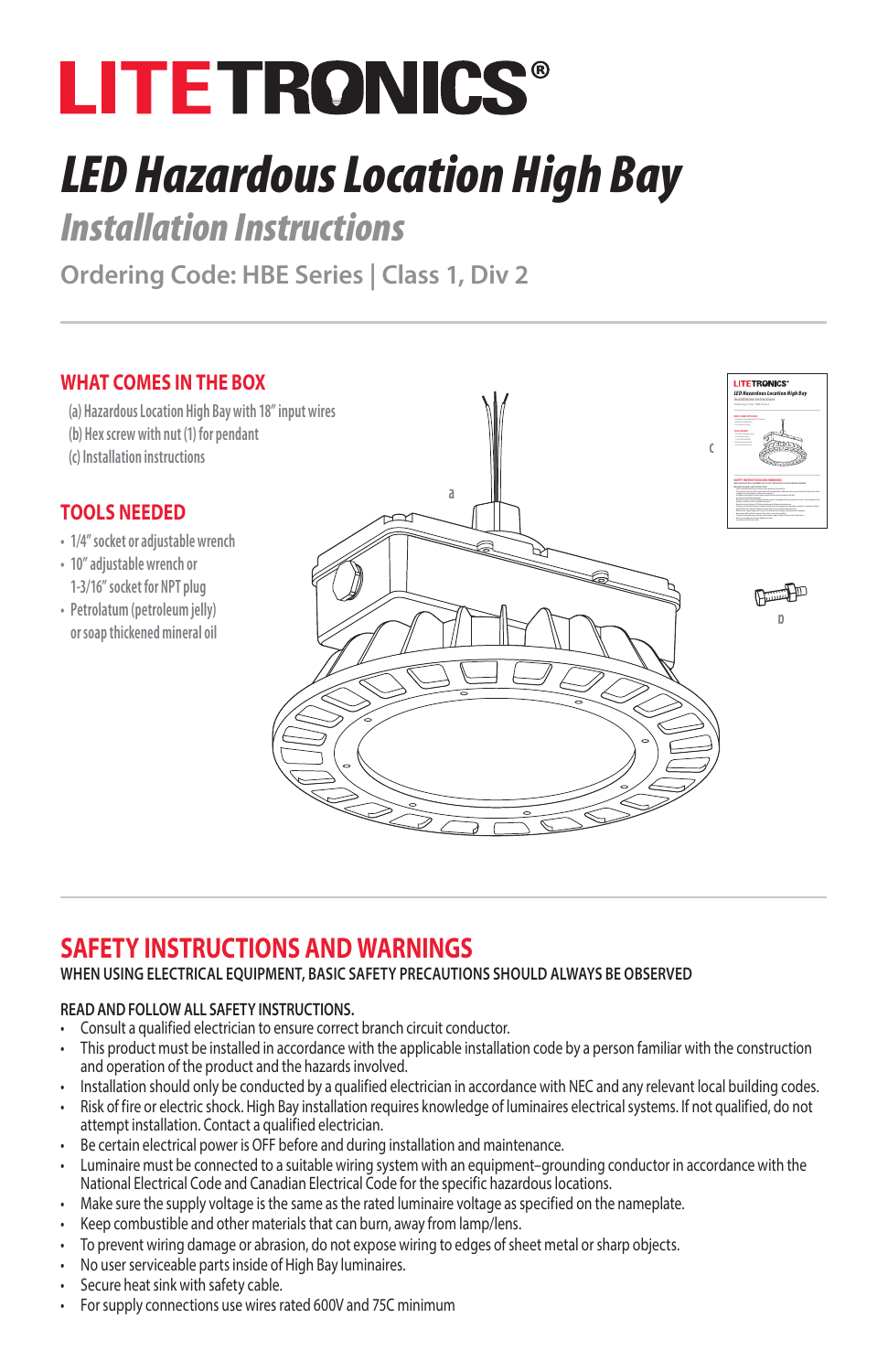#### PENDANT MOUNTING - INSTALLATION PROCEDURE NAMEL AND SOLUTION OF THE OPEN OF THE OPEN OF THE ORDER OF THE ORDER

- **1.** Turn off power at the circuit breaker.
- **2.** Apply petrolatum (petroleum jelly) or soap thickened mineral oil to the internal threads of the pendant conduit hub.
- **3.** Route the supply lead wires (No. 14 AWG 105C 600V 18 inch long) exiting the 34 inch NPT conduit hub of the luminaire through the conduit.
- **4.** Make appropriate supply and ground connections to the lead wires from the luminaire following the wiring diagram below for connection identifications.
- **5.** Thread the conduit (pendant) into the conduit hub with at least 5 full threads engagement.
- **6.** Tighten Pendant hex screw.
- **1.** Remove the unused NPT Plug.
- **2.** Pull out the 10 Vdc maximum No. 22 AWG 105C 300V dimming wires (2 total) for dimming option.
- **3.** Apply petrolatum (petroleum jelly) or soap thickened mineral oil to the internal threads of the pendant conduit hub.
- **4.** Route dimming circuit wires through the conduit .
- **5.** Connect the dimming circuit to a suitable dimming control using wiring system suitable for the specific hazardous locations per wiring diagram below.
- **6.** The dimming control must be installed in and suitable for ordinary (unclassified) locations.
- **7.** Restore power at circuit breaker and subsequently switch on dimmer (if applicable).



| <b>120V &amp; 277V</b> |              |
|------------------------|--------------|
| <b>GROUND</b>          | GRFFN        |
| NEUTRAL                | WHITE        |
| LINE (HOT)             | <b>BLACK</b> |
| figure 1               |              |

\*For 240V, follow 480V wiring instructions \*For 347V, follow 120-277V wiring instructions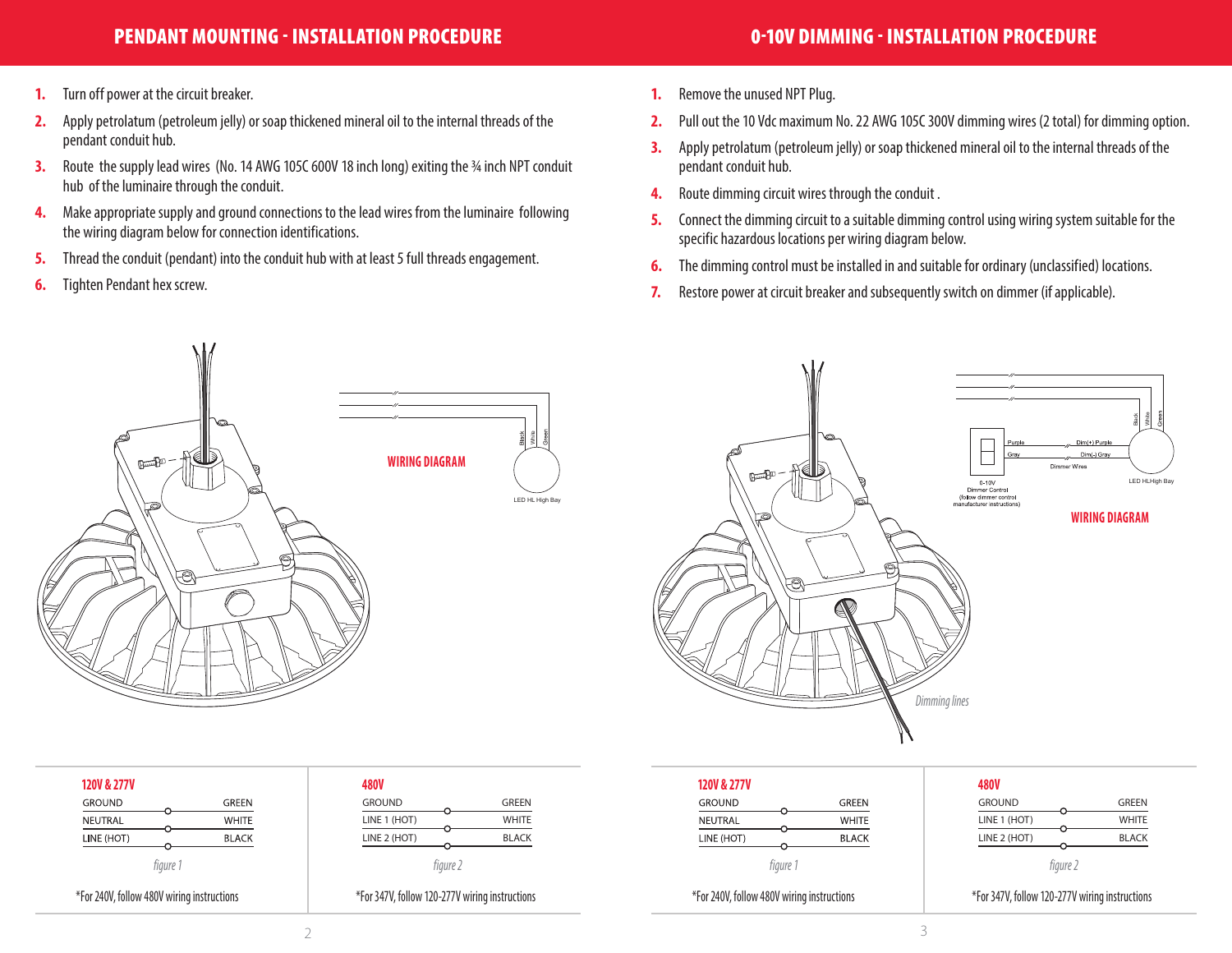- **1.** Locate pre-assembled yoke bracket assembly.
- **2.** Attach yoke bracket to High Bay luminaire with (4) M6x15 socket head type screws.
- **3.** Once yoke bracket is connected to High Bay luminaire, use (2) M6x15 socket head type screws with hex nut to set bracket angle as necessary, then tightly fix all screws.
- **4.** Yoke bracket can be mounted in ceiling and vertical/horizontal direction on wall. Note: Properly assembled yoke bracket can be mounted with bolts, anchors or screws. Mounting structure must support the full weight of the luminaire in accordance with local codes.
- **5.** Apply petrolatum (petroleum jelly) or soap thickened mineral oil to the internal threads of the pendant conduit hub.
- **6.** Route the supply lead wires (No. 14 AWG 105C 600V 18 inch long) exiting the 34 inch NPT conduit hub of the luminaire through the conduit.
- **7.** Make appropriate supply and ground connections to the lead wires from the luminaire following the wiring diagram below for connection identifications.
- **8.** Thread the conduit (pendant) into the conduit hub with at least 5 full threads engagement.
- **9.** Tighten Pendant hex screw.



| <b>120V &amp; 277V</b> |              | <b>480V</b>   |
|------------------------|--------------|---------------|
| <b>GROUND</b>          | <b>GREEN</b> | <b>GROUND</b> |
| NEUTRAL                | <b>WHITE</b> | LINE 1 (HOT)  |
| LINE (HOT)             | <b>BLACK</b> | LINE 2 (HOT)  |
| fiaure                 |              | fiaure 2      |

| <b>480V</b>   |          |              |
|---------------|----------|--------------|
| <b>GROUND</b> |          | <b>GREEN</b> |
| LINE 1 (HOT)  |          | <b>WHITE</b> |
| LINE 2 (HOT)  |          | <b>BLACK</b> |
|               | finuro 7 |              |

\*For 240V, follow 480V wiring instructions \*For 347V, follow 120-277V wiring instructions



 $\overline{a}$ 

 $\overline{a}$